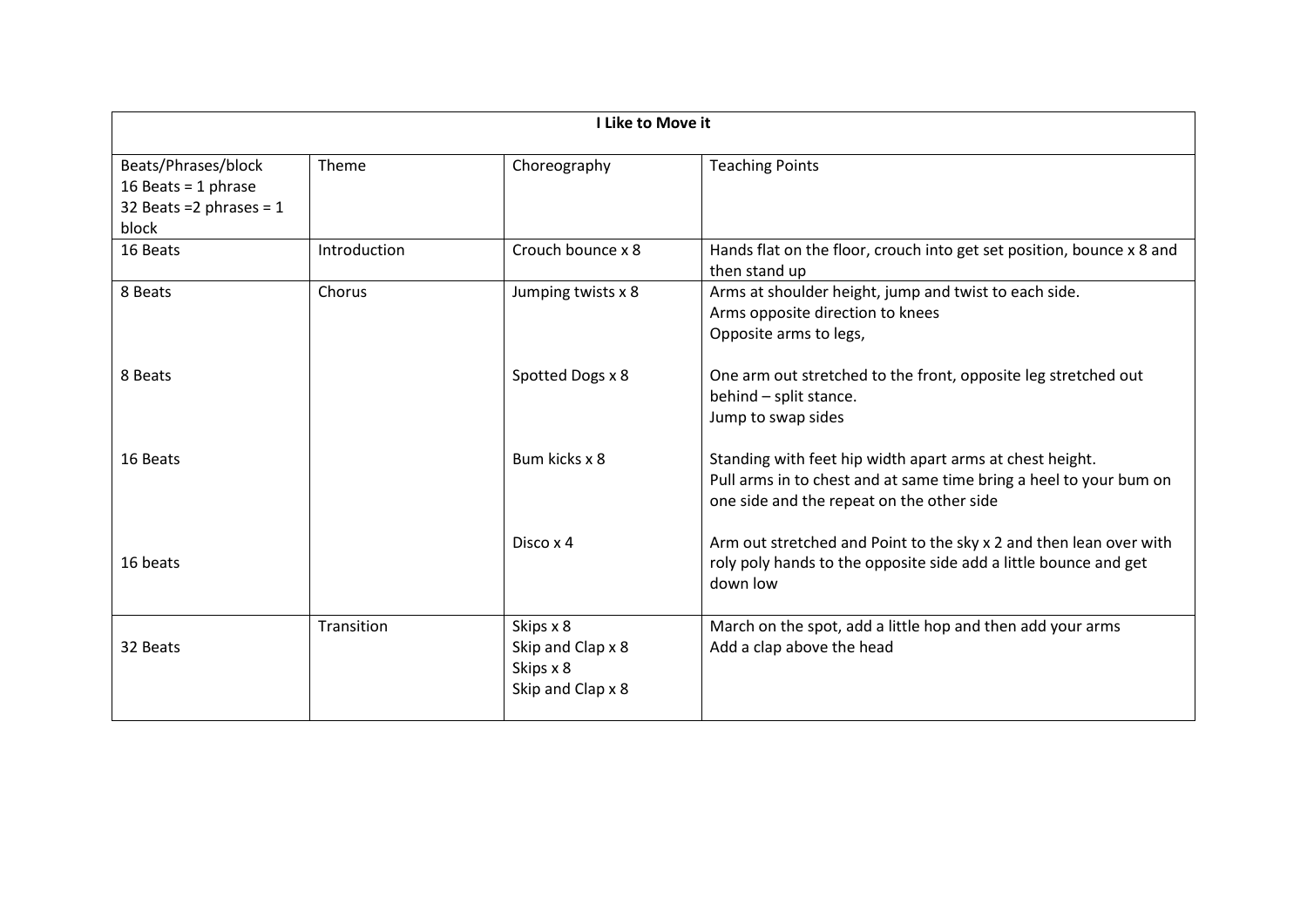| 8 Beats  | Verse | Side reaches x 2          | Bring arms out straight to the each side at shoulder height<br>Lean and reach to the side, (Ribs to Hips) keeping hips forward-<br>Reach right left, right left right, and then repeat to the other side<br>Left right, left, right left.                                                                                           |
|----------|-------|---------------------------|-------------------------------------------------------------------------------------------------------------------------------------------------------------------------------------------------------------------------------------------------------------------------------------------------------------------------------------|
| 8 Beats  |       | Arm reaches x 2           | Reach both arms up straight above head, left heels and pump x 2                                                                                                                                                                                                                                                                     |
| 16 Beats |       | Side bends x 2            | Stand with feet hip width.<br>Hand on waist and other arm out straight resting against your ear<br>Bend and reach over to the side x3 and then repeat to the other side                                                                                                                                                             |
| 16 Beats |       | Chicken Necks x           | Feet wide and then twist to the side, lunge position, rest hands on<br>your thigh.<br>Jut out your chin out and bob like a chicken x 4<br>Twist to front into wide squat position, repeat chicken necks x 4<br>then repeat to the opposite side back to wide squats, twist<br>shoulders to opposite knee and then to the other side |
| 16 Beats |       | Jog and sunshine arms x 2 | Wide leg position and jog side to side, lift arms out to the side and<br>up to above your head and then back down again to your side                                                                                                                                                                                                |
|          |       |                           |                                                                                                                                                                                                                                                                                                                                     |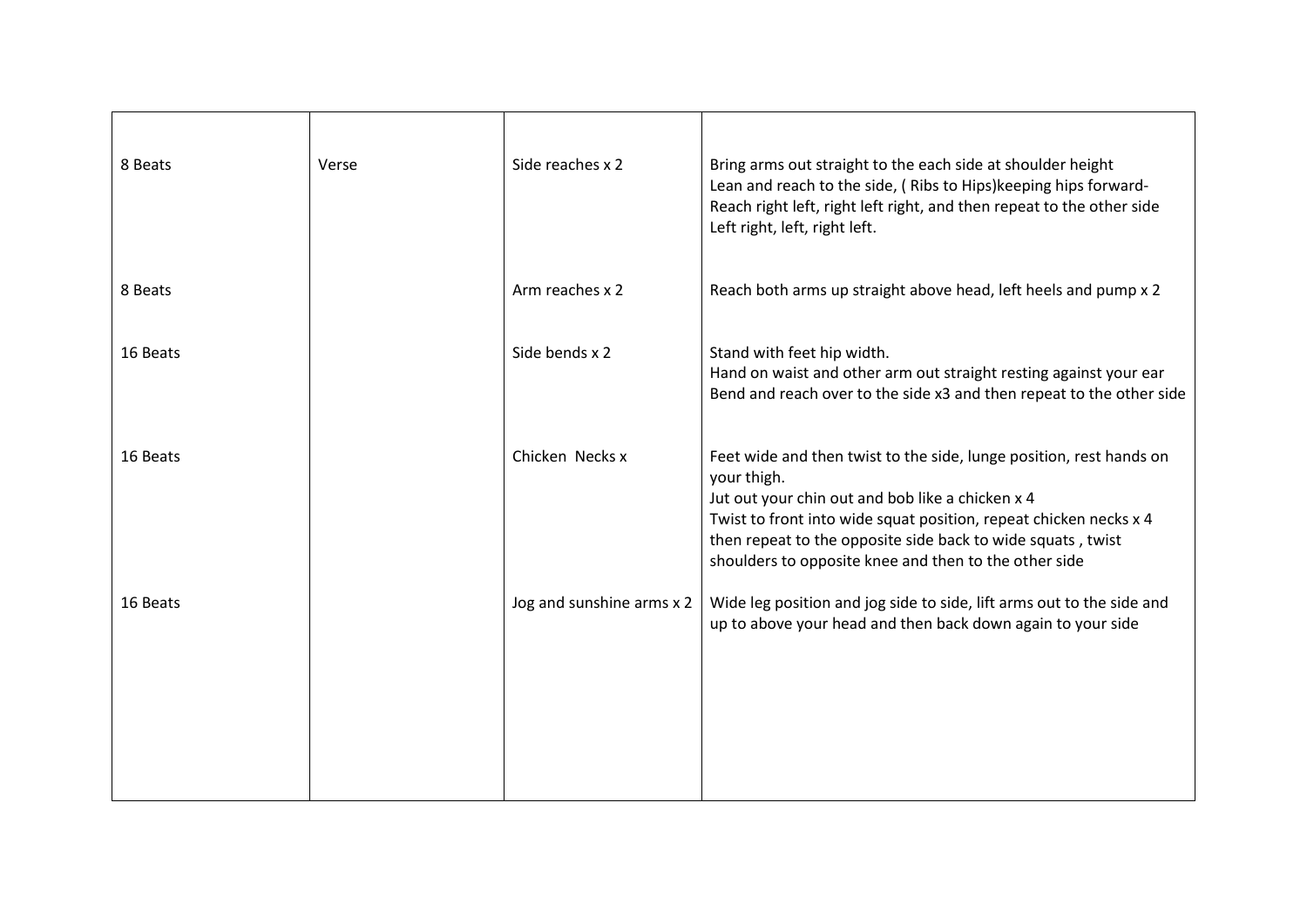| 8 Beats  | Chorus     | Jumping twists x 8                                               | Arms at shoulder height, jump and twist to each side.<br>Arms opposite direction to knees<br>Opposite arms to legs,                                                         |
|----------|------------|------------------------------------------------------------------|-----------------------------------------------------------------------------------------------------------------------------------------------------------------------------|
| 8 Beats  |            | Spotted Dogs x 8                                                 | One arm out stretched to the front, opposite leg stretched out<br>behind - split stance.<br>Jump to swap sides                                                              |
| 16 Beats |            | Bum kicks x 8                                                    | Standing with feet hip width apart arms at chest height.<br>Pull arms in to chest and at same time bring a heel to your bum on<br>one side and the repeat on the other side |
| 16 beats |            | Disco x 4                                                        | Arm out stretched and Point to the sky x 2 and then lean over with<br>roly poly hands to the opposite side add a little bounce and get<br>down low                          |
| 32 Beats | Transition | Skips x 8<br>Skip and Clap x 8<br>Skips x 8<br>Skip and Clap x 8 | March on the spot, add a little hop and then add your arms<br>Add a clap above the head                                                                                     |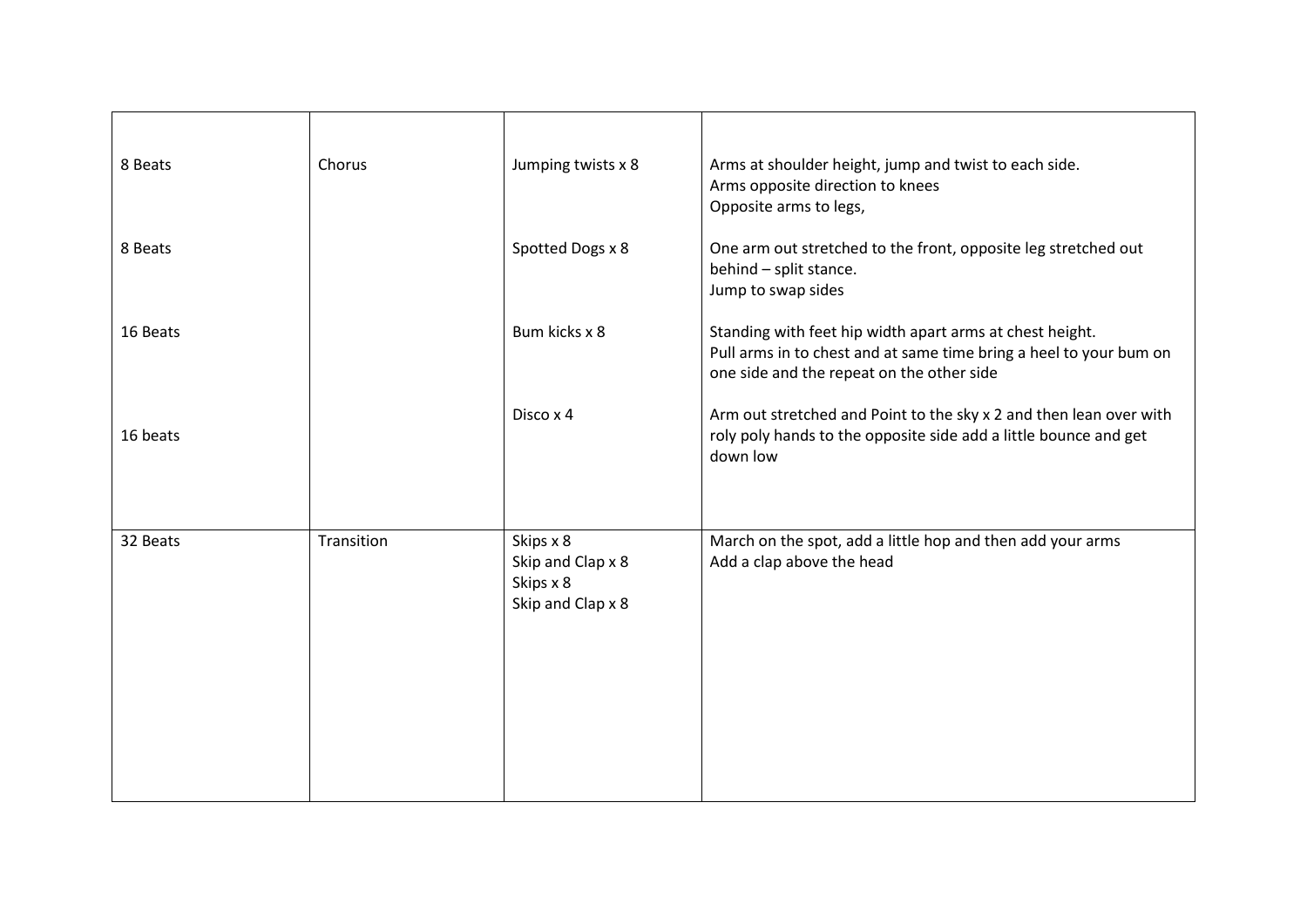| 8 Beats  | Verse      | Head Rolls x 4                                                   | Stand with feet hip width apart.<br>Drop your ear to your shoulder, chin to chest and roll across front to<br>the opposite side.<br>Slow and controlled<br>Then to the opposite side |
|----------|------------|------------------------------------------------------------------|--------------------------------------------------------------------------------------------------------------------------------------------------------------------------------------|
| 8 Beats  |            | Wrist Twist and click x 4                                        | Lift elbow to shoulder height, arm at right angles.<br>Rotate/twist the wrist and click your fingers, then repeat on the<br>other side                                               |
| 16 Beats |            | Shoulder Rolls x 2                                               | 1x Roll your shoulders<br>1 xBring hands up to shoulders and leading with your elbows make<br>some bigger circles<br>2x Arms out straight and make even bigger circles.              |
| 16 Beats |            | Walk out side shuffle +<br>clap x 4                              | Walk foot out to side - Heel, toe, Heel, - bring other foot together<br>and $clap - each side x$                                                                                     |
| 16 Beats |            | Open and close the gate<br>X <sub>4</sub>                        | Bring knee up to hip height and rotate across body to opposite side<br>and then back out to the side<br>Clap, clap your hands<br>Repeat with other leg                               |
| 32 Beats | Transition | Skips x 8<br>Skip and Clap x 8<br>Skips x 8<br>Skip and Clap x 8 | March on the spot, add a little hop and then add your arms<br>Add a clap above the head                                                                                              |
| 8 Beats  | Chorus     | Jumping twists x 8                                               | Arms at shoulder height, jump and twist to each side.<br>Arms opposite direction to knees<br>Opposite arms to legs,                                                                  |
| 8 Beats  |            | Spotted Dogs x 8                                                 | One arm out stretched to the front, opposite leg stretched out<br>behind - split stance.<br>Jump to swap sides                                                                       |